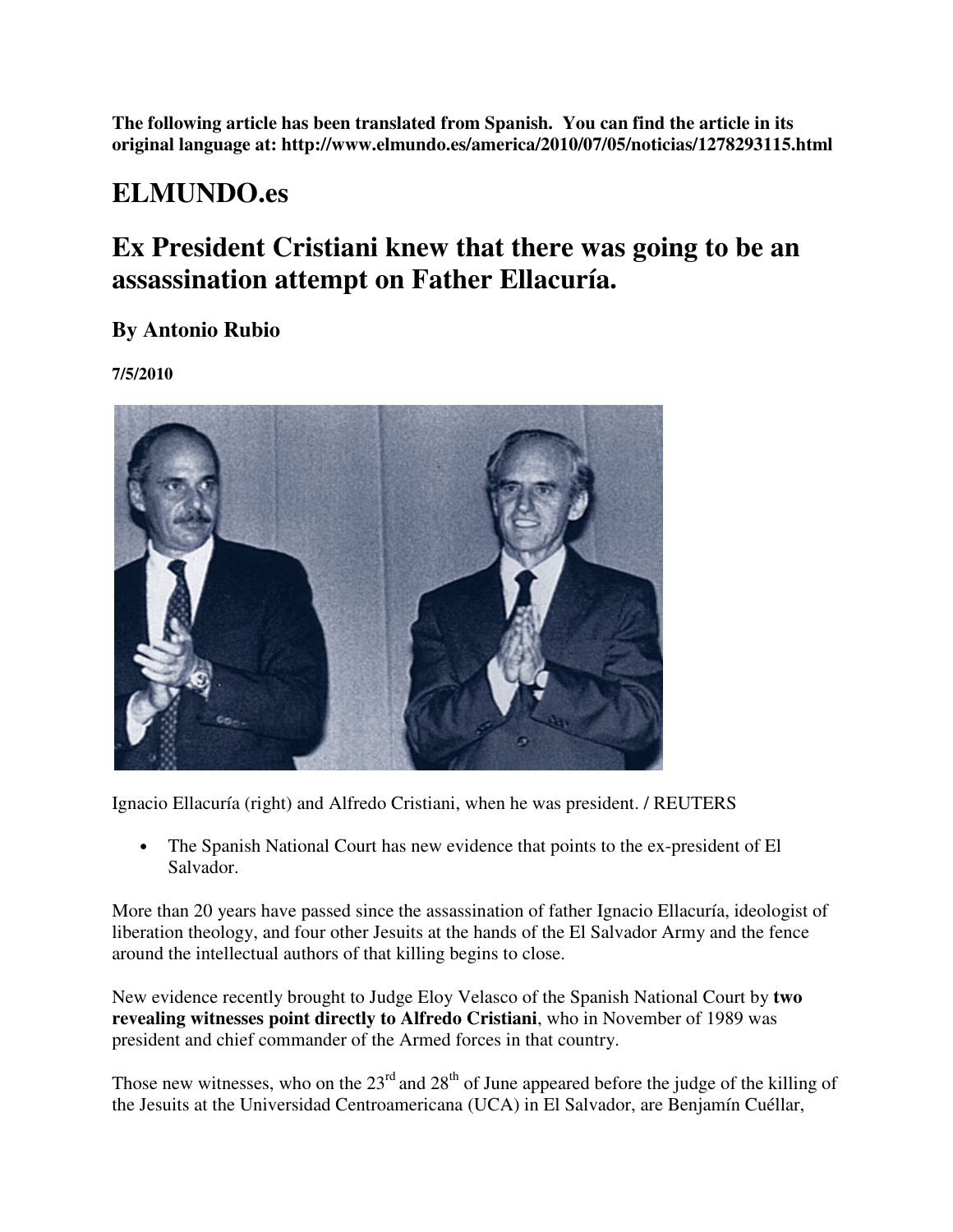decision solova a  $\frac{1}{2}$  de la Rep, le mili que la dec<br>per todos dos Se d alte manda consultar con el Sr. Gil m one de ofici Doción edesin environindel país y y<br>spectro in edición (SEP BHEV) They to sality you reasoned daten que emendación a y ye complete did ath manin , finalecentis. publica in moderni plinale continuale<br>- assassant Que to the Region Stadio<br>- assassant Que to the Region Stadio Lo Apryo yello Gerresponde

director of Instituto de Derechos Humanos de la Universidad Centroamericana José Simeón Cañas (Idhuca), and José Luis García, Argentine colonel and military expert.

The two revealing and prestigious witnesses pointed out that Alfredo Cristiani, ex-president of El Salvador and chief of the Armed Forces during the killing of the Jesuits (dawn of 16 November 1989), **dedicated himself to covering up the chiefs and officials of the General Staff of El Salvador** that gave the order to eliminate father Ellacuría and the other Jesuits (Ignacio Martín, Segundo Montes, Armando López y Juan Ramón Moreno). In this massacre, Elba Julia Ramos, who worked in the residence at the University, and her daughter Celia, also lost their lives.

Document of a meeting of the General Staff of El Salvador in 1989. (pictured above)

One has to remember that the Jesuits Ellacuría, Martín, Montes, López and Moreno were Spanish and that the proceedings against the leadership of the General Staff of El Salvador was opened in the Spanish National Court after the Asociación Pro Derechos Humanos de España (Apdhe) and the North American Center For Justice and Accountability (CJA) in November of 2008 filed a suit against all those intellectually responsible of that killing for 'crimes against humanity, State terrorism, assassination and torture'. The Salvadoran Justice has halted all open processes against those intellectually responsible for that killing.

## **Difficult Process**

Benjamín Cuéllar pointed out in front of Judge Velasco that ex-President Cristiani gave clear and direct instructions to the Salvadoran Justice to cover up the military that formed part of the General Staff of El Salvador. El MUNDO has obtained a series of documents, hand-written, of a meeting had by the General Staff the  $15<sup>th</sup>$  of November of 1989 at 20:00 where the actions (orders) that are going to occur are distributed.

In those documents it is reflected how General Larios indicates, among other things, that "**we should take definitive action against the FMLN** (the Salvadoran guerrilla)". Later on, Larios informs his colleagues of the General Staff that "he has expressed to the Pdte [president]: we close the country to the world for one day, we militarily save the problem and the next day we once again open the country to the world".

Another one of the generals, Bustillo, remembers that **they cannot "allow that the humanitarian organizations interfere with our actions".** Colonel Ponce also gives his opinion in that meeting: "there is authorization to proceed with the elimination of ringleaders, union